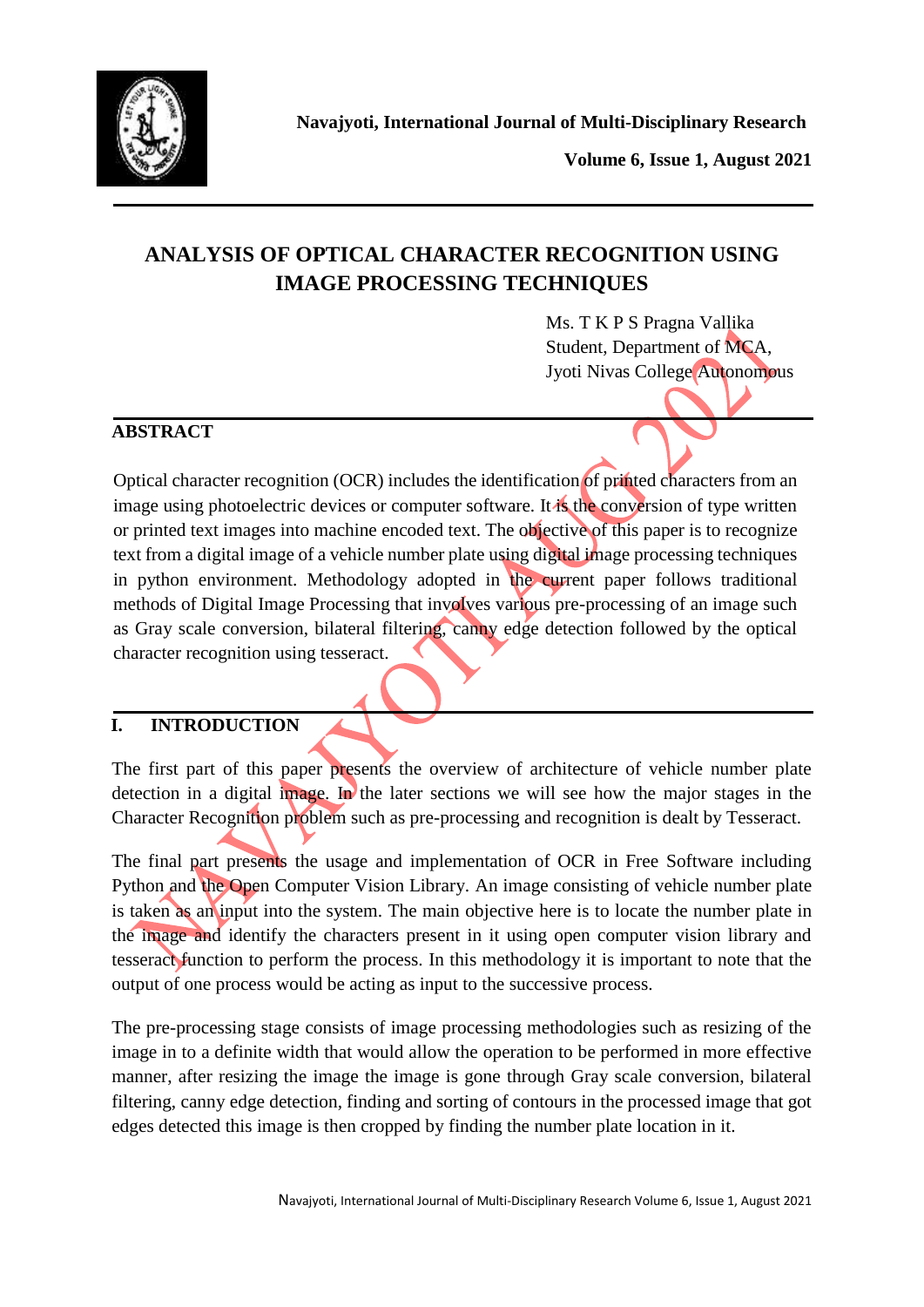The localization of number plate is performed by calculating the perimeter of the rectangular objects in the image. In this case It is assumed that the number plate of the vehicle is in rectangular shape. After locating the number plate, it is saved in a directory to ensure the feasibility of its performance and restrict the OCR engine to read any other information that is present in the input image. The cropped image is then once again processed to the first two methodologies that are the Gray scale conversion and bilateral to ensure the accuracy of the result. When the image is processed successfully in these stages it is read by the tesseract which would print out the characters present in the image as an output.

## **II. LITERATURE REVIEW**

OCR is widely used to convert various types of documents, images text into an editable and searchable data format.

In paper [1] author have proposed the difficulties involved in this the font characteristics of the characters in paper documents and its quality. Due to these difficulties, the computer is unable to recognize the characters while reading them. Hence, there is a need of character recognition mechanisms to perform Document Image Analysis (DIA). This will transform the documents in paper format to electronic format.

In paper [2] author have explained that Automatic License Plate Recognition (ALPR) is a computer vision technology to extract the license number of vehicles from an image. It is an embedded system which has numerous applications and challenges. One of the important contributions of the open-source community to today's world is Python. The Intel's researches in Computer Vision bore the fruit called Open Computer Vision (OpenCV) library.

In paper [3] author have proposed about Performance rate of OCR. With help of OCR, different CAPTCHA is studied in different file formats as TIFF, GIF, BMP, PHP That gives the best file format suggestion on which human recognition error rate to be decreased.

In paper [4] author have proposed about the character recognition of LP is attempted using the KNN method that is Kohonen Neural Network. It differs from the feed forward back propagation of the artificial neural network in terms of how it is trained and it's recalling a pattern. This method does not use any kind of activation function neither it uses any kind of a bias weight. Hence, the output from the Kohonen Neural Network does not consist of the output of many neurons. This consists of only interconnected processing elements that are known as neurons. they work together in the production of LP ASCII Character as an output. The training process is important for LP OCR system learn characters.

In paper [5] author have explained the main problem of Character Recognition by introducing the pre-processing, segmentation and recognition which is dealt by Tesseract. The usage and a short demonstration of the software. A keen focus is also presented on the aspects which are at least different in Tesseract compared to many OCR engines.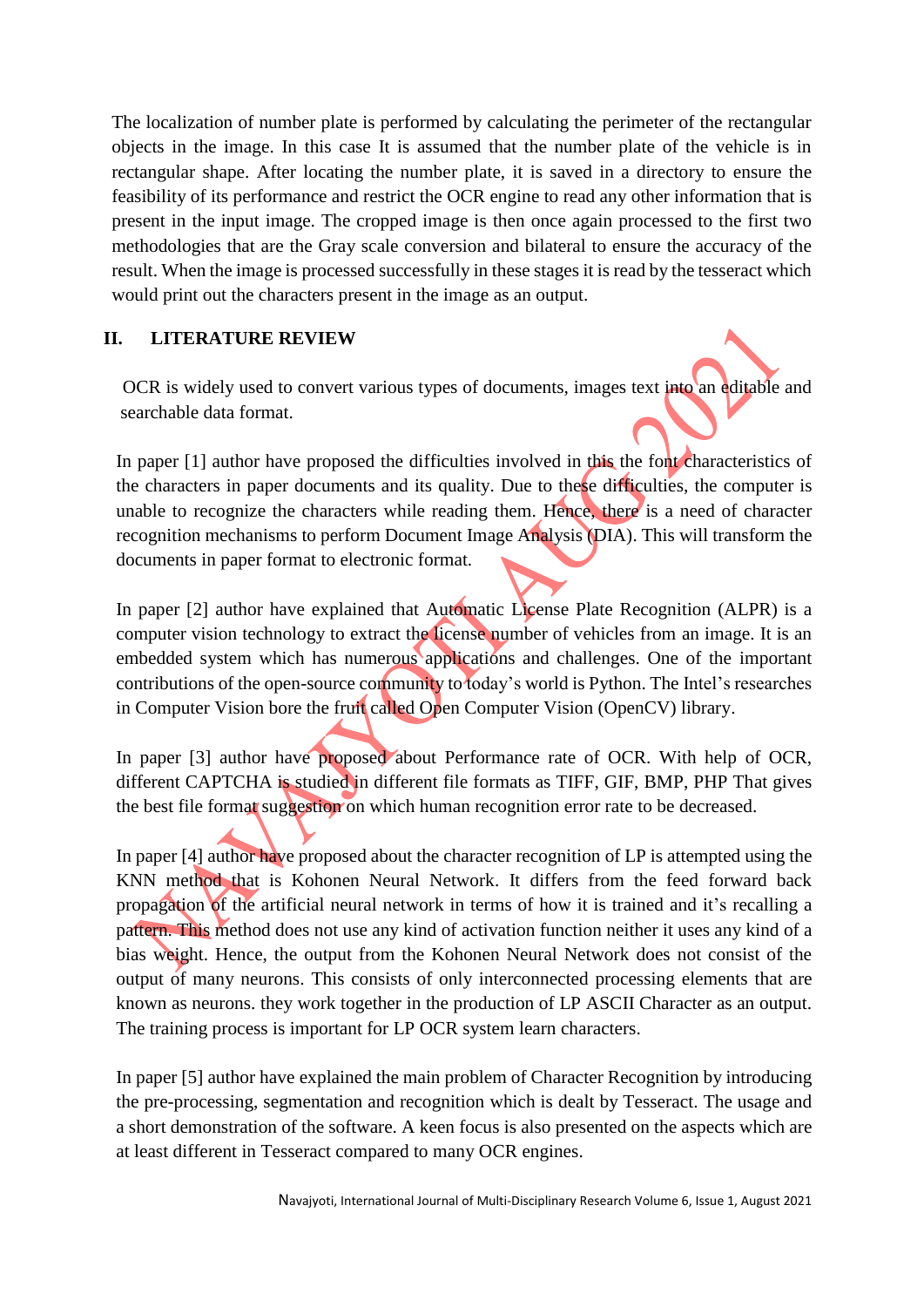| <b>Papers</b>                              | <b>Techniques used</b>                     |
|--------------------------------------------|--------------------------------------------|
| <b>Automatic License Plate Recognition</b> | Connected component analysis.<br>$\bullet$ |
| using Python and OpenCV                    | Segmentation.                              |
|                                            | Character recognition.                     |
|                                            | Tools used: Python, OpenCV,                |
|                                            | Tesseract.                                 |
| Text Recognition from Images               | Document image Analysis (DIA)<br>$\bullet$ |
|                                            | Electronic format                          |
|                                            | Text recognition                           |
| <b>OCR</b> Accuracy Improvement            | <b>CAPTCHA</b> Generation.<br>$\bullet$    |
| Technique                                  | Image analysis.                            |
|                                            | Noise and Artifact Removal.                |
|                                            | Error rate calculation and OCR             |
| <b>Indian License Plate Character</b>      | Kohonen Neural Network.<br>$\bullet$       |
| Recognition using Kohonen Neural           | Template Matching.                         |
| <b>Network</b>                             | Calculating each neuron's output.          |
|                                            | Mapping to Bipolar.                        |
| An overview of Tesseract OCR               | Adaptive Thresholding.                     |
| Engine                                     | Page layout analysis.                      |
|                                            | Baseline fitting and word Detection,       |
|                                            | Recognition.                               |

**Table:** Existing papers have used the following techniques.

# **III. PROPOSED METHODOLOGY**

The methodology is majorly divided to three processing segments. They are Pre-processing, Text recognition and the post processing.

# **PRE-PROCESSING STAGE:**

At this stage we have the data in the form of image and this image can be further analysed so that the important information can be retrieved. To improve the quality of the input image and make it suitable for further analysis, we perform some operations on it such as Grayscale conversion, Bilateral filtering, canny edge detection followed by finding and counting the contours in the input image.

**1) Grayscale conversion:** In this the grayscale image from a color image is by instructing OpenCV if to read an image as a grayscale image.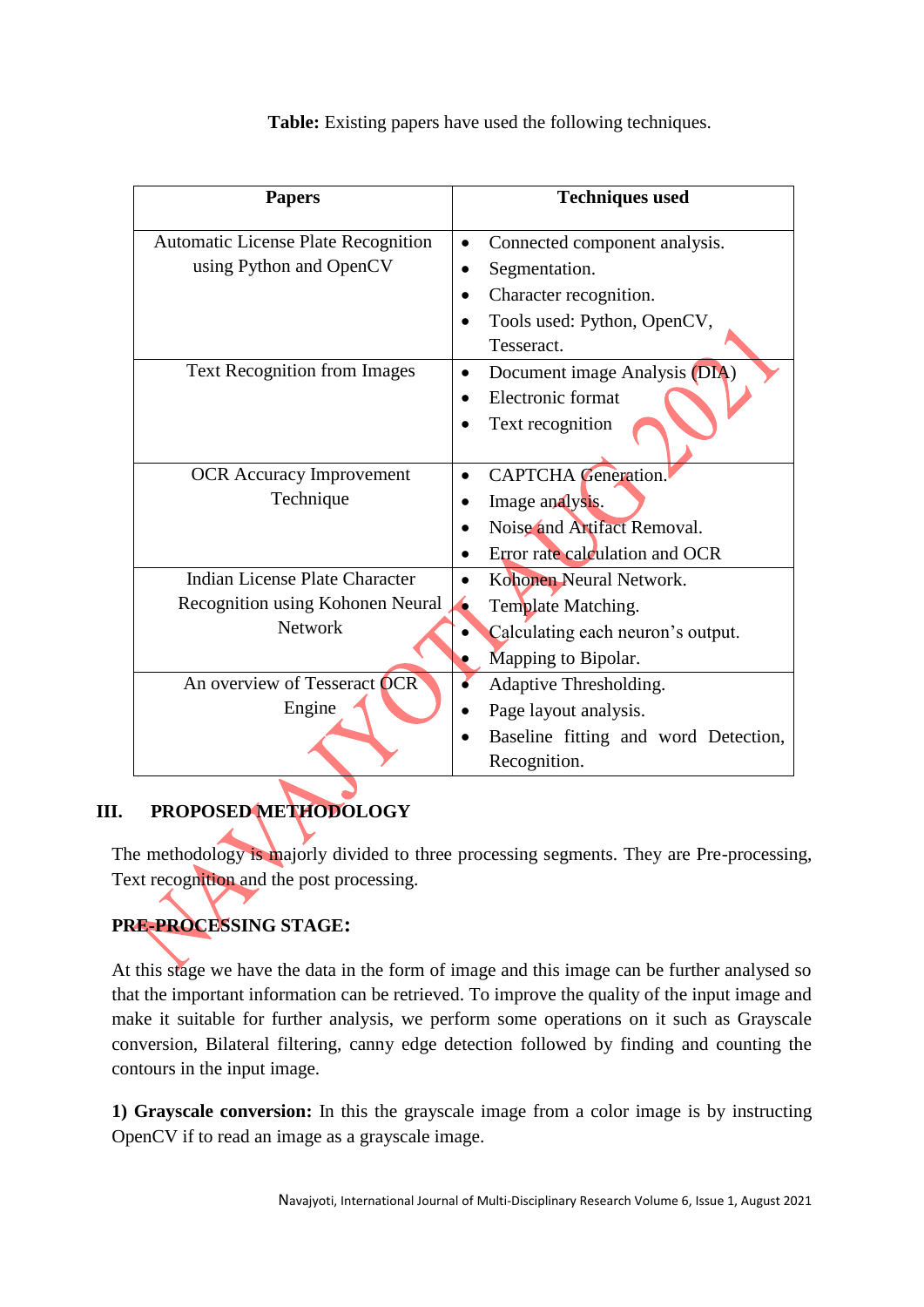**2) Bilateral filtering:** Gray scale converted image is passed as an input into this step to remove any remove noise. For this purpose, the bilateral filtering is applied on the image to decrease the unwanted information in the input image. The output of this step will give an image with blurred background and focused number plate.

**3) Canny edge detection:** The input of this step is the blurred image of bilateral image. To identify the edges in the image Canny edge detection to extracts edges of all the objects present in it. As an output this would display a picture with all the edges highlighted in a black background.

**4) Contour detection:** The Contours are drawn and counted in the edge detected image to find location of number plate. By applying contours all the edges will be outlined with magenta color by the end of this step. Top 30 contours are then sorted by specifying the count of the contours to [:30].

**5) Number plate detection:** This would high light the edges that top the maximum area in the input as the vehicle number plate is assumed to be a rectangular shaped object. A perimeter with width larger and height least is processed to be cropped and stored. Hence by the end of this process all the rectangle objects are identified and sorted image.

The obtained sorted image is saved in PNG format to ensure the unwanted information getting read in the further processes. Hence this step will sort and give an output as a number plate image consisting of characters in it.

# **TEXT RECOGNITION STAGE USING TESSERACT:**

Step 1 and step 2 are repeated on the input image of number plate as it would be returned to the original state after the cropping and saving process. This output will be served as an input to the OCR engine to detect the characters present in it. Text in the image is recognized using the tesseract engine where in would first read the input image and then identify the language that the characters are present. After identifying the language, it will match the characters with the algorithms of pre-build which will print the output of text detected. This step gives the final output. Register number of the vehicle will be obtained as a result.

# **POST PROCESSING:**

The Output that is obtained will be in a text format which can be stored as well as processed further for required operation.

# **FLOW DIAGRAM:**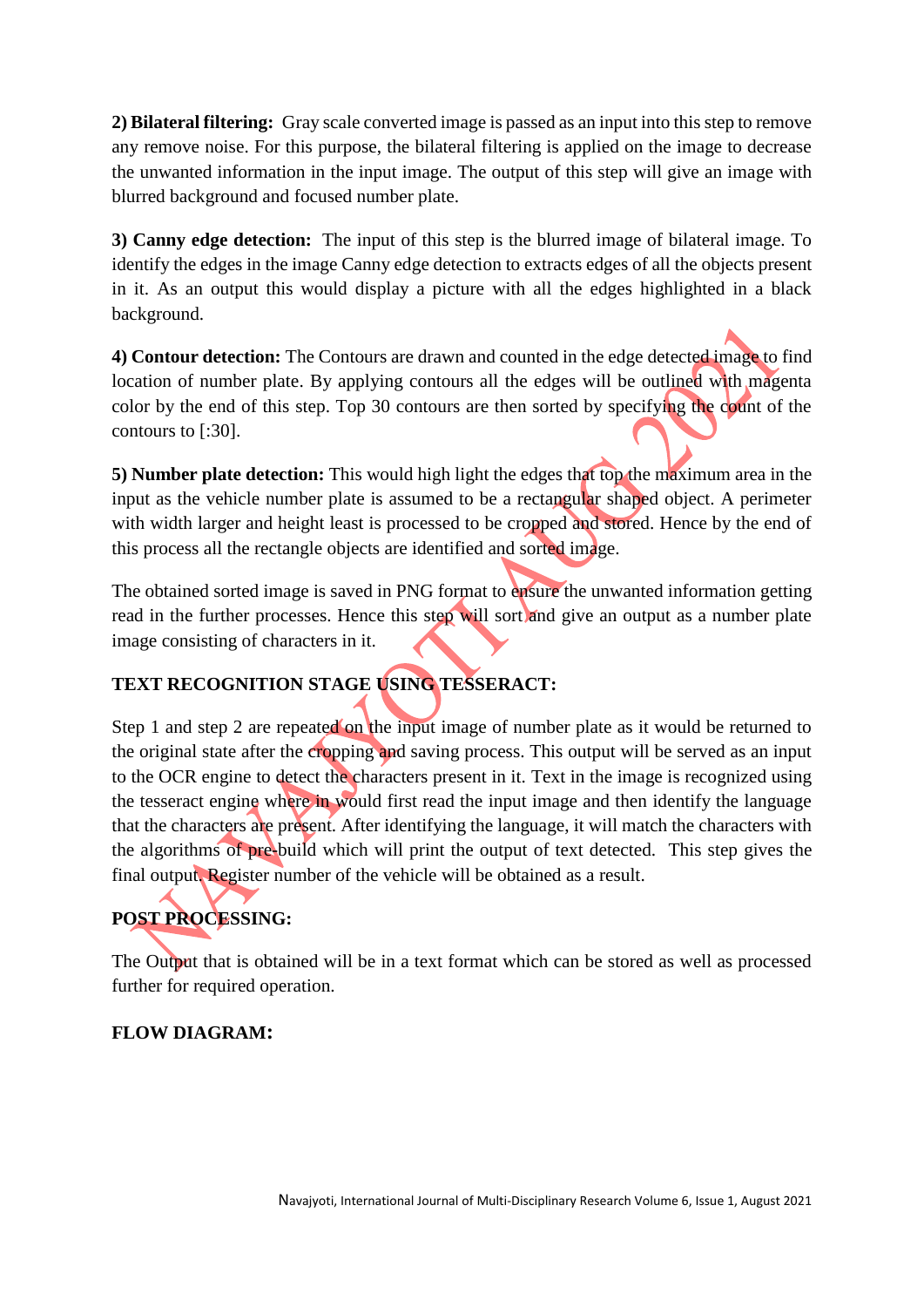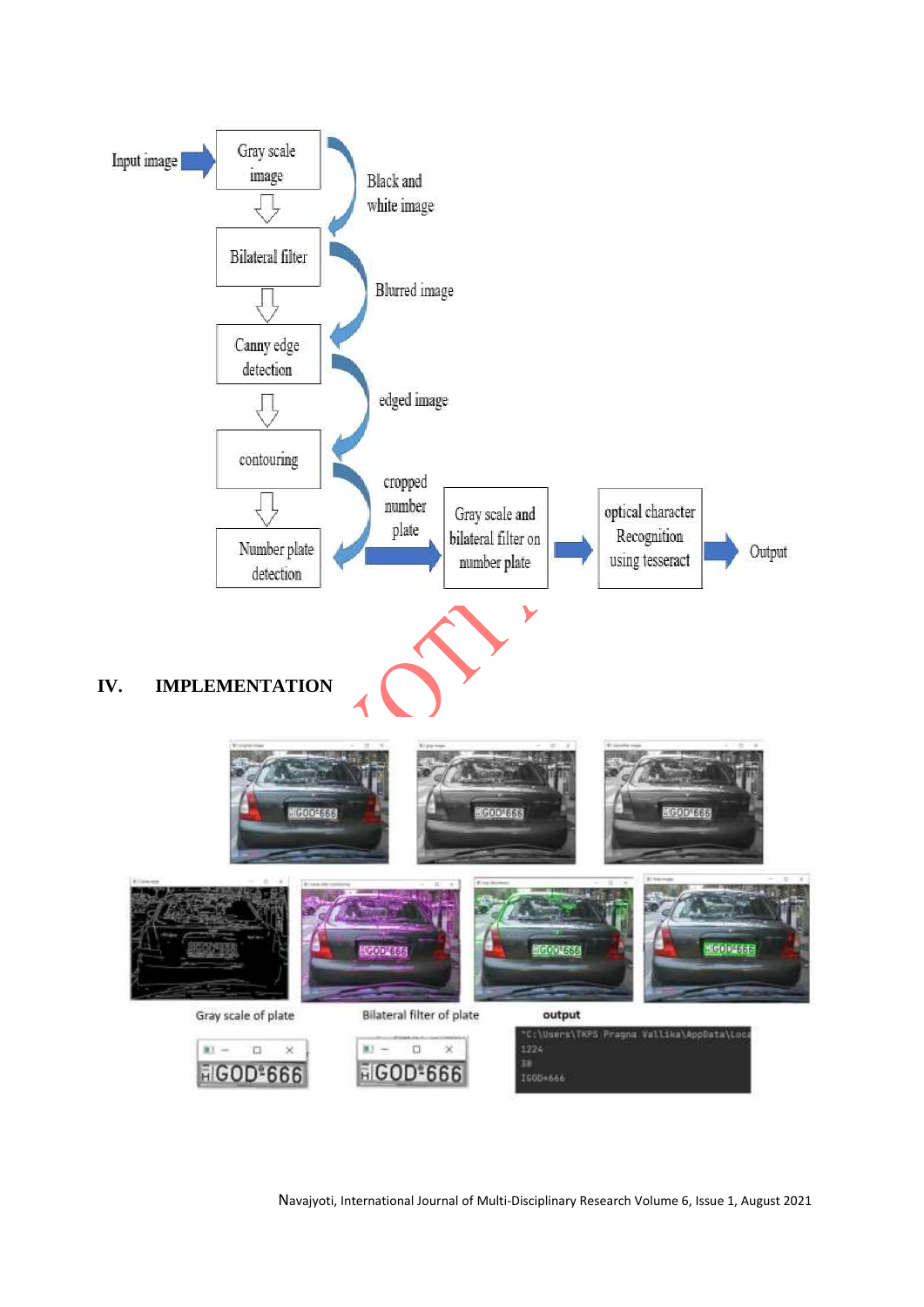## **V. PERFORMANCE EVALUATION**

- In the initial stage of implementation, the proposed system underwent a very decreased performance. The recognition time taken was drastically high and the performance was low too.
- A keen research with improved methodology experiments with the optimization of code brought down the time taken speed to two seconds.
- The size of input image and the steps involved in the pre processing made the key factors which eventually declared the performance rate.

## **VI. APPLICATIONS**

- **BANKING:** The most widely uses of OCR is while handling cheques: a handwritten cheque is scanned and its contents are converted to digital text.
- The signature verification and the cheque clearance in real time all with the involvement of a human.
- **HEALTH CARE:** Having one's entire medical history on a searchable, digital store means that things like past illnesses and treatments, diagnostic tests, hospital records, insurance payments etc can be made available in one unified place.
- Rather than having to maintain unwieldy files of reports, X-rays and other papers.

# **VII. CONCLUSION AND FUTURE SCOPE**

It gives less success rate when the image has a lot of noise or when the font of the language is one on which Tesseract OCR is not trained.

Other conditions like brightness or skewness of text will also affect the performance of Tesseract. Nevertheless, it is a good starting point for text recognition with low efforts and high outputs.

#### **VIII. FUTURE SCOPE**

Considering the success rate and execution challenge I would like to wrap the proposed methodology with machine learning technology where it would train the system to understand the pre-processing requirements of any input image and process the image accordingly.